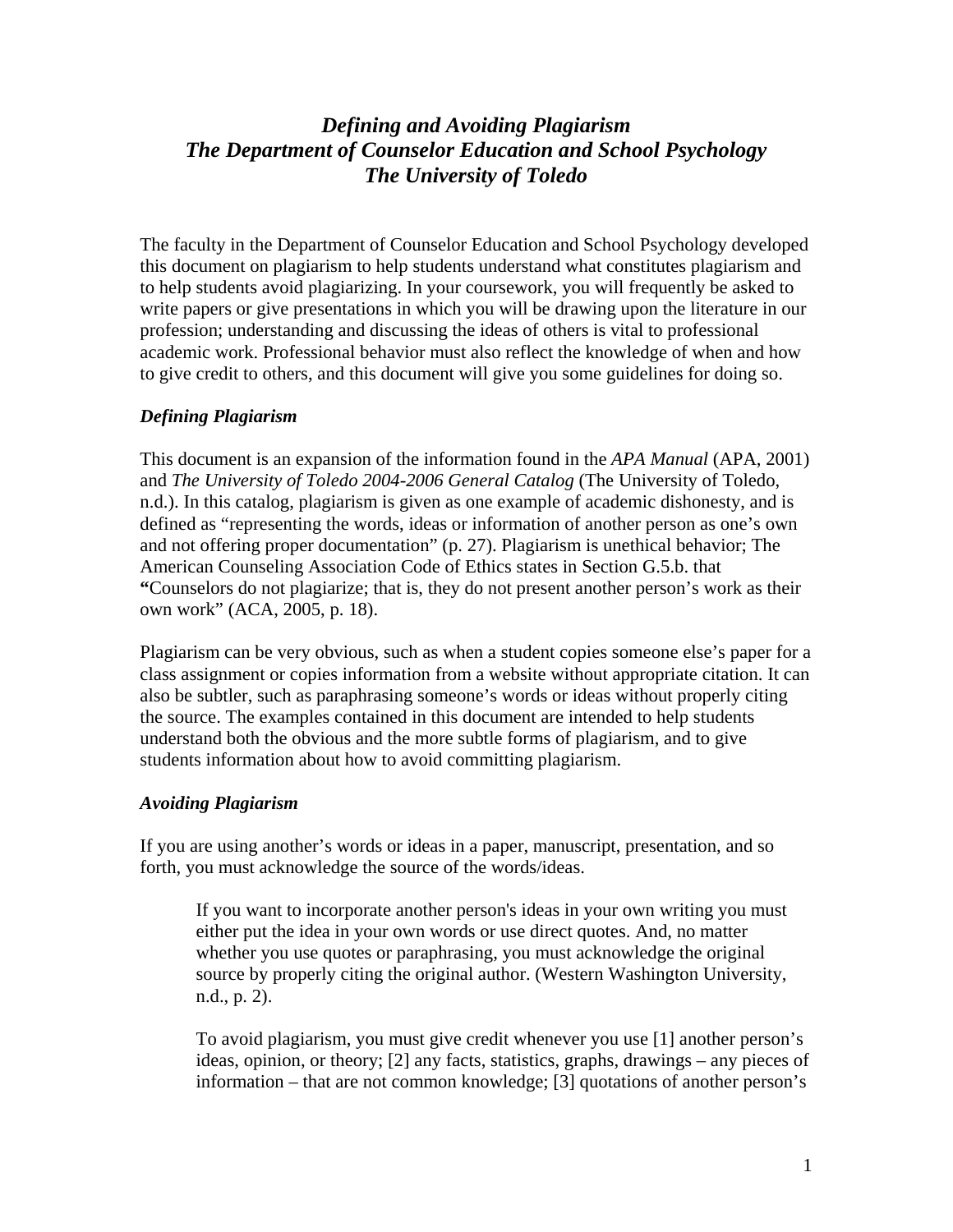actual spoken or written words; or [4] paraphrase of another person's spoken or written word. (Indiana University, n.d., ¶2)

### *Examples of Plagiarism and Appropriate Citations*

The following examples demonstrate proper and improper citations; for more information on appropriate citations and the use of quotations, refer to Sections 3.34-3.41 of the *APA Manual* (APA, 2001).

Here are two direct quotes from a recent article that we will use to illustrate examples of plagiarism and proper paraphrasing. Note the first is a block quote because it is over 40 words.

On the basis of the current study and similar studies, it is clear that the need for systematic, comprehensive coverage of substance abuse issues in counselor preparation has been well established. The most appropriate method for providing this training has yet to be determined. Future research could address the feasibility of the three methods presented in this article for including substance abuse training in CACREP standards. (Salyers, Ritchie, Luellen, & Roseman, 2005, p. 41)

The majority of respondents rated the inclusion of substance abuse training in counselor education as important, and a majority (84.5%) reported that they offered substance abuse courses (Salyers, Ritchie, Luellen, & Roseman, 2005, p. 37).

For any citation that you include in your text, also include a full reference in your reference list at the end of the paper. For example:

Salyers, K.M., Ritchie, M.H., Luellen, W.S., & Roseman, C.P. (2005). Inclusion of substance abuse training in CACREP-accredited programs. *Counselor Education and Supervision, 45*, 30-42.

## **Direct Copying**

Directly copying another person's words without citation is an obvious example of plagiarism. It is improper to directly quote a paragraph, a sentence, or even a key phrase without citing the source.

### *Plagiarism:*

It is clear that the need for systematic, comprehensive coverage of substance abuse issues in counselor preparation has been well established.

You may use another person's words allowing that you properly cite them. For example, a proper citation for the above would be: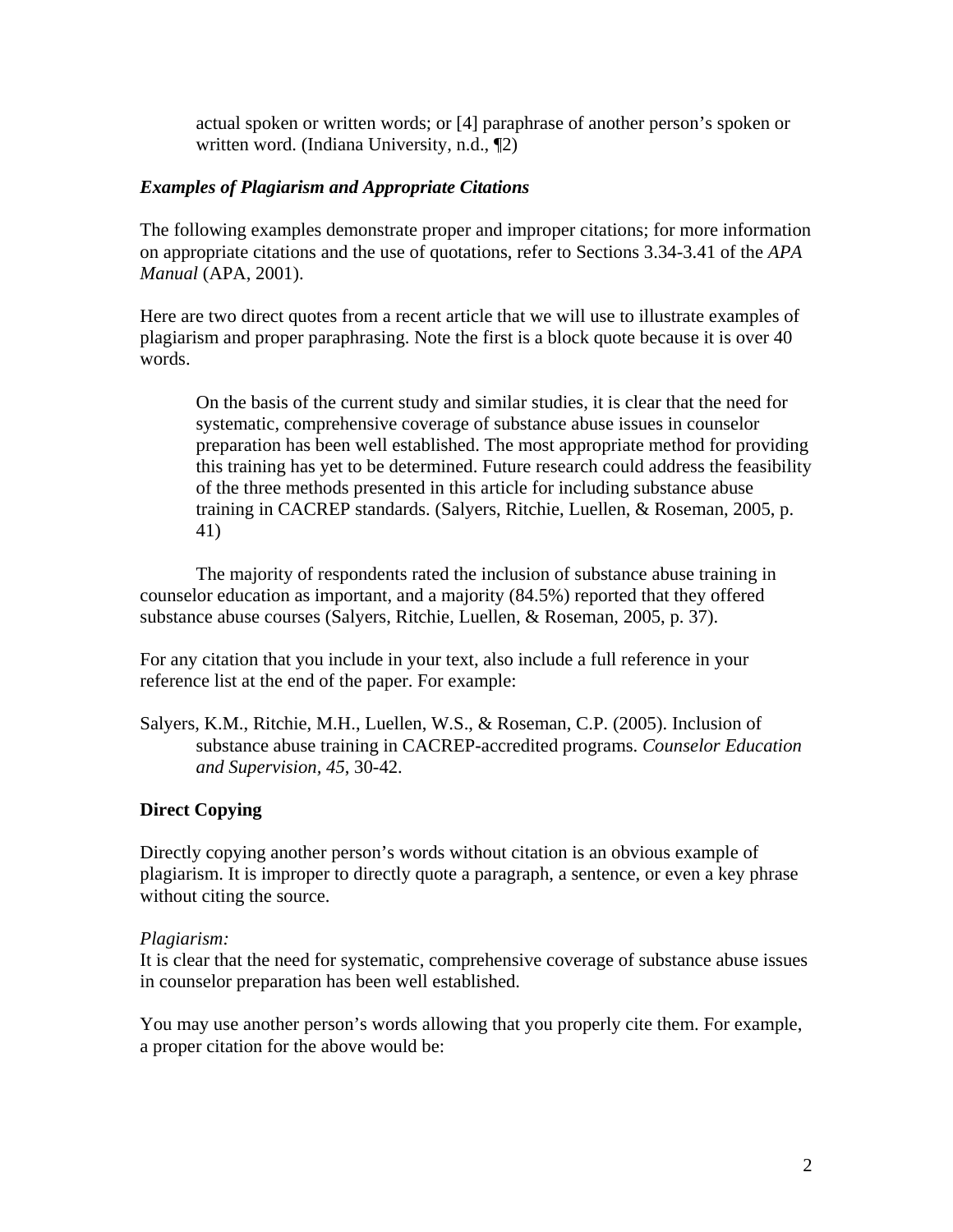". . . it is clear that the need for systematic, comprehensive coverage of substance abuse issues in counselor preparation has been well established" (Salyers, Ritchie, Luellen, & Roseman, 2005, p. 41).

### **Improperly Paraphrasing**

Instead of directly quoting a passage you may wish to paraphrase an idea or passage using your own words. If you use exact words or phrases from the original source it is still plagiarism. You cannot simply replace a few words in a passage. It is plagiarism to cut and paste sentences or paragraphs from articles and change a few words.

### *Plagiarism:*

On the basis of several studies, clearly there is a need for systematic, comprehensive coverage of substance abuse issues in counselor preparation.

In the above example, the original sentence was used almost in its entirety with only the beginning clause changed and the ending changed. This constitutes plagiarism, as does the lack of citation of the source.

### *Plagiarism:*

According to current studies, there is a need for systematic, comprehensive coverage of substance abuse issues in counselor training, but the best method for providing this training has yet to be found (Salyers, Ritchie, Luellen, & Roseman, 2005).

In this example, the paraphrased passage is attributed to the source, but it still uses original passages and mere substitution of words and, thus, is still plagiarism. It should either be completely restated in your own words, or quoted directly from the original and properly cited.

## *Plagiarism:*

The inclusion of training for addictions counseling is vital within counselor education curricula according to current research.

This example appropriately paraphrases (puts the original in other words), but neglects to cite the source.

### *Properly cited:*

The inclusion of training for addictions counseling is vital within counselor education curricula according to current research (Salyers et al., 2005).

## *Properly cited:*

The inclusion of "systematic, comprehensive coverage" of addictions counseling is vital within counselor education curricula according to current research (Salyers et al., 2005, p. 41).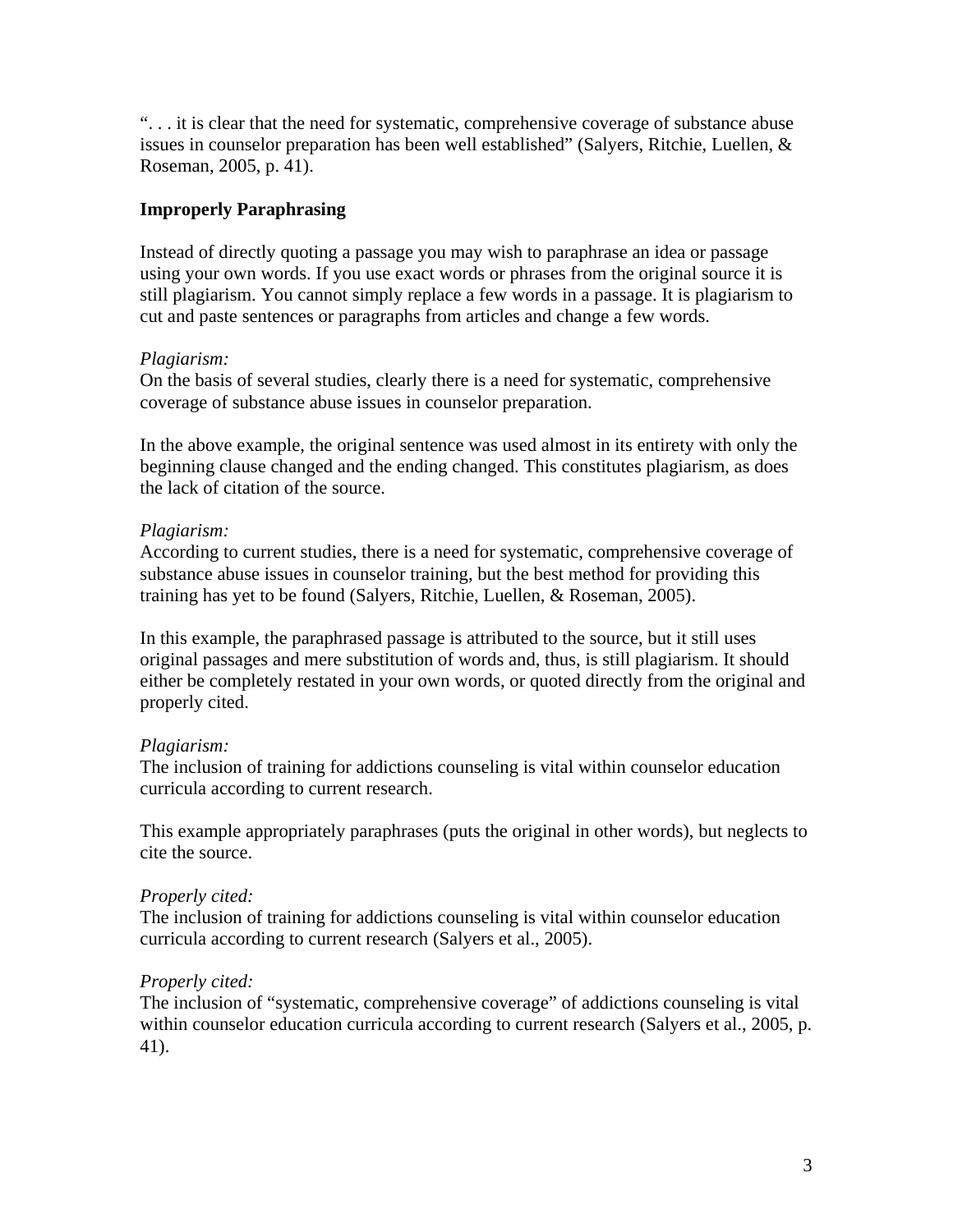It is proper to include exact passages if they are identified by quotation marks and properly cited which includes citing the page for the direct quote.

#### **What needs to be cited?**

Any fact, idea, or research finding that is not common knowledge needs to be properly cited. Facts that are readily available for verification (e.g., the capital of Canada is Ottawa) do not need a citation. If you are unsure of whether something is common knowledge it is a good idea to go ahead and cite the source where you found it.

#### *Plagiarism:*

Most counselor education programs offer substance abuse courses.

This is not common knowledge, but is the finding of a recently published survey of counselor education programs. The proper way to cite this is:

#### *Properly cited:*

Most counselor education programs offer substance abuse courses (Salyers, Ritchie, Luellen, & Roseman, 2005, p. 37).

#### *Does not require a citation:*

The University of Toledo's Counselor Education and School Psychology Department offers CACREP-accredited programs in Community Counseling, School Counseling and doctoral-level Counselor Education.

Patricia Arredondo was president of ACA in 2005-2006

The University of Toledo's School Psychology program is approved by the National Association for School Psychologists.

These facts may not be known by everyone, but in all three cases the information is generally accessible to the public and not the result of a specific study or publication.

### *Consequences of Plagiarism*

Students are expected to behave in a responsible and professional manner while functioning in classes. Failure to conform one's behavior to acceptable standards of practice (e.g., avoidance of plagiarism) shall be considered cause for dismissal from the department and possibly from the university.

### *Acknowledgements*

The format/structure of this document was adapted in part from statements about plagiarism on the websites of Indiana University and Western Washington University Department of Sociology.